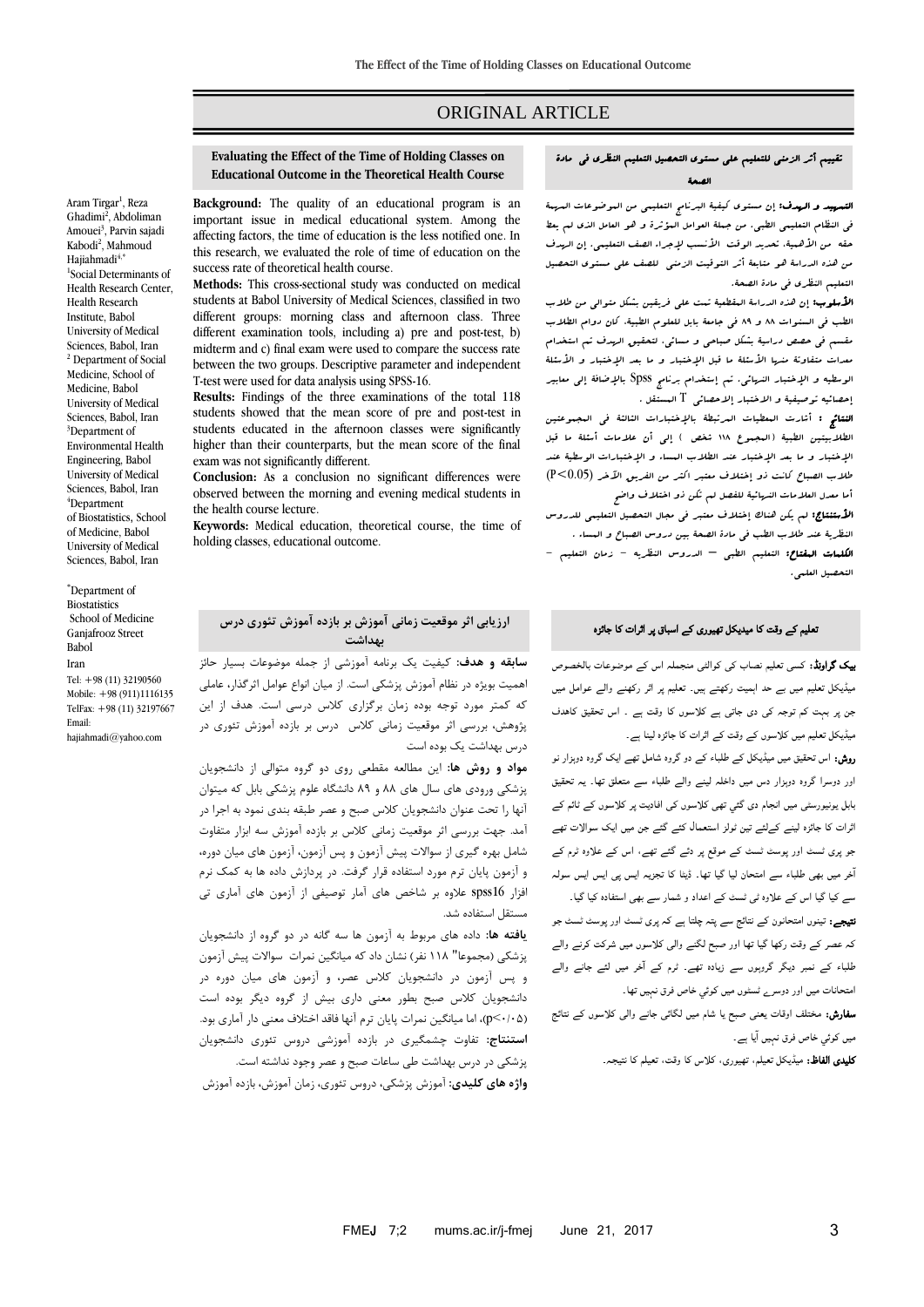### **INTRODUCTION**

The quality of a training program is a very important issue for different groups such as students, teachers and educational officials; so, its continuous improvement is of great importance for educational administrators. In the medical education system likewise other educational systems in the country and globally, passing the theoretical training course and receiving a minimum score is a must to be qualified. Since every year, several studies have been conducted on the effects of various factors on education such as teaching practices (1-3) learning style (6-4), curriculum (7), method of study (8), and characteristics of teachers (9) the quality of teaching and learning and factors affecting academic failure (11-10). Other reasons for addressing the impact of factors affecting education in medical sciences, is universities` assessment. Each year, the results of Basic Science exams in different courses and different universities are published and through this the academic performance of students and teachers, educational authorities and educational institutions will be compared (12). Therefore, discovering the impact of various factors on the educational efficiency of classes, determining the impact of each factor and finding the way to deal with these problems and obstacles in order to achieve the highest quality, is very important.

Regarding Zahedi and Amirmaleki (2007) review, which aims to find the factors affecting the effectiveness of education, in the view of 162 medical students, showed that students thought that in addition to a variety of factors, teachers` confidence and his/her role had a great importance (7).

According to Changizi et al. (2009) study, which was conducted on 600 students of the University of Medical Sciences, it is found that factors such as gender, marital status, GPA, localization and condition of family education have significant effect on academic failure (10).

Roubaix and Shaba (2006) study of the 99 medical students show that factors such as age, gender, marital status and student quota are effective on the average score of their preinternships (12). The results of the study of Abbasi et al., also indicates the correlation between age, gender, scores of some courses, failed courses and students' test scores of Basic Sciences (13).

Despite extensive studies regarding the effects of various factors on the educational outcome of students (1-11); the effect of the time of holding classes (morning or afternoon) on educational outcome and its effect on the results of exams, such as classroom tests or the final exam have not been addressed. Interestingly, because it is thought that the ability to learn decrease in the hours after lunch, setting the time of the classes in the morning or evening is always of faculty members` concern. Many teachers want to have their classes in the morning hours when seemingly the students have a higher quality of learning.

Comparing theoretical education results at the university level and even among medical universities throughout the country in various forms (such as the Comprehensive Test of Basic Sciences), is another reason that encouraged teachers to have classes in the morning in order to achieve better results and higher level of learning in students.

Whereas in the reviews, no research was found to clarify the effect of time factor on the implementation of theory programs, this study was proposed to investigate the effect of time on the learning (theoretical education efficiency).

## **METHODS**

This cross-sectional study was conducted on two groups of Medical Sciences students in the University of Babol (a Medical Sciences University in the north of Iran); which can be divided as freshmen students who attended morning classes which is named group one from now, and sophomore students in the afternoon classes which is named group two. Thus, respectively 62 and 56 students who attend in two different classes (8-10 in the morning and 13-15 in the afternoon) were studied. For the purposes of this study, three different tools were used to quantify the impact of the time of the classes on learning:

- A. Using pre-test and post-test Questions
- B. B. Using class test
- C. C: Using final questions

#### *A: Using pre-test and post-test questions*

Given the number of sessions during a semester (17 sessions), three questions per session and a total of 51 questions were proposed. Each question was given1 score and in total, the scores of students were calculated out of 51. In order to remove random answers and to reduce the possibility of cheating, all questions are open-ended and should be replied by short answers. For homogenization of the classes and similarity of teaching materials and educational content, all contents were prepared on slides so that the possibility of the differences in two classes reaches to the minimum.

In the first session, the purpose of the study was explained to all students and also the voluntary participation in this study was acknowledged. Then, pre-test papers were disseminated among the students with enough time to answer the questions and then they were collected. This process was repeated at the end of the semester and before final exams. The students were asked to participate in the evaluation of educational performance in health course through answering the questionnaire. However, they repeatedly "were reminded that if they are unwilling to respond, they can refuse to answer the question".

#### *B. Using class test*

Considering the volume of teaching materials and the conditions, some tests were prepared and taken during the semester. These tests were also used as a complementary tool to compare the effect of the time of the classes on the theoretical education efficiency. So, two tests with 15 and 19 questions (34 questions) were taken during the semester.

#### *C. Using final exam*

One of the main methods used in assessing the effectiveness of an educational process is students` knowledge evaluation at the end of the semester by final exams. So to evaluate the effect of the time of the classes on theoretical education efficiency, knowledge of medical students in relation to the course content was evaluated by a final exam.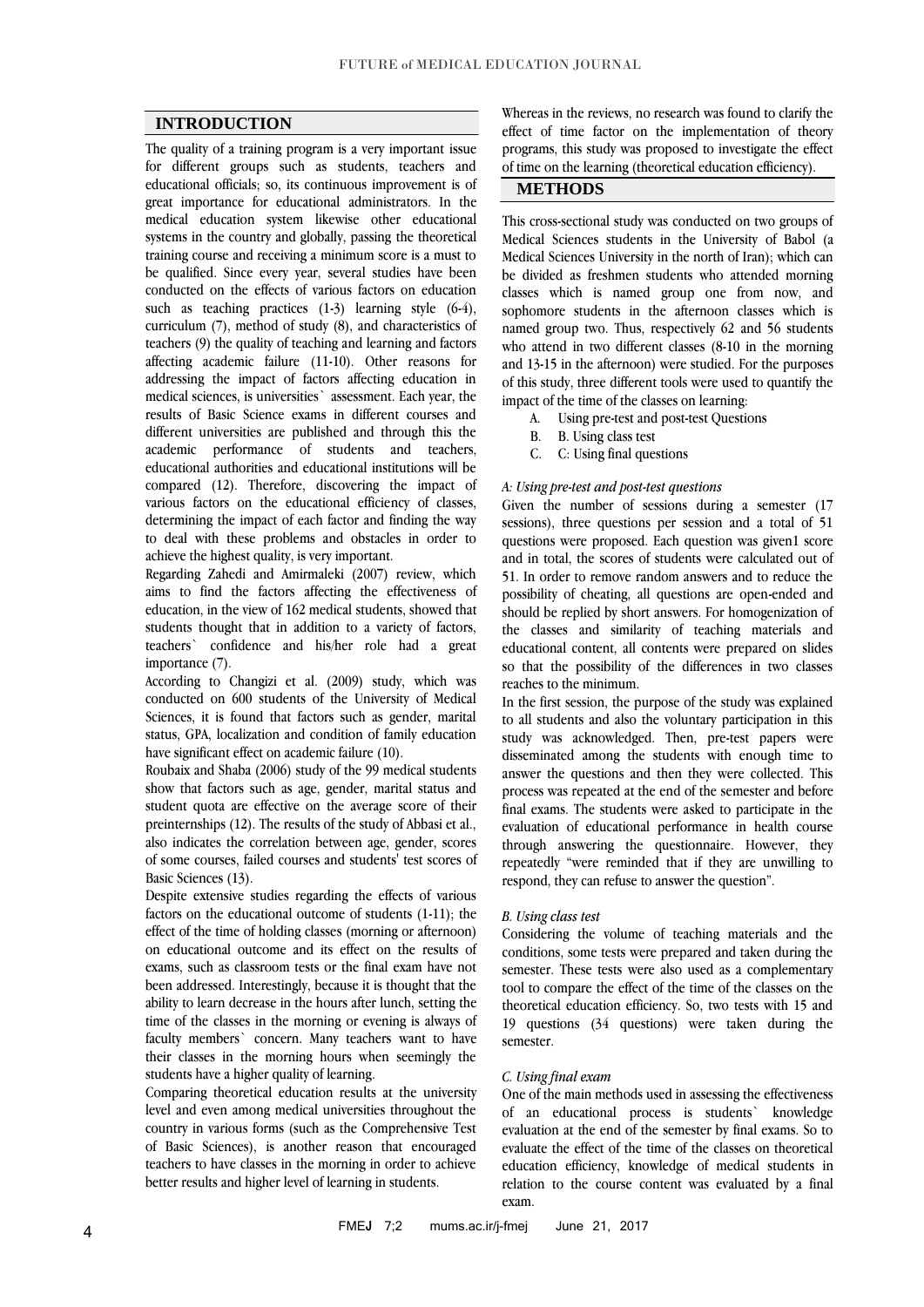In this phase, questions were designed in multiple-choice and open-ended form and the exam was taken according to the faculty schedule.

For statistical processing of the data, independent t-test was used in addition to descriptive statistics. Significant differences in data in this study were considered as  $p < 0.05$ .

## **RESULTS**

To evaluate the effect of time of class on the quality of teaching and learning (educational efficiency) in health course, two groups of medical students that have this lesson in two different times of the day but with a same training team were examined. Table 1 shows students' test scores in various tests of this course as a symbol of quality of learning.

As can be seen, first and second Midterm test scores of group 1 students (morning) are higher than group 2 (afternoon). However, the only difference between the mean scores of the second Midterm was statistically significant. ( $p=0.02$ ) The pre-test and post-test scores of group 2 are higher than group 1 and in both cases the difference was statistically significant (Table 1).  $(p=0.005$ and  $p=0.001$ , respectively)

**the gender (n=118)**

If the scores of the final exams are considered as major index of educational efficiency, the scores of morning and afternoon students (respectively 14 and 14/7) were a little bit different and the exam doesn`t show any statistically significant difference. $(p=0.237)$ 

Due to changes in the pre-test and post-test, examining the scores of morning and afternoon students indicated that the score of the later increased from 4.6 to 30, while the score of freshmen increased from 5 to 26/2. Although the improvement of test scores in-group 1 was more than the second group (2.5 times compared to 4.7 of afternoon students) but this improvement in these groups has no significant differences in the process of improvement and despite apparent differences, these are not meaningful.

Table 2 shows the mean scores in various tests by gender. As it can be seen, the scores of male and female students were very similar and only the difference in two tests ( Pretest and Midterm 1 at afternoon ) was significant. ( $p=$ 0.008 and  $p = 0.000$ , respectively) In total, the difference between boys and girls was significant in Midterm 1.  $(p=0.000)$ 

It should be noted that the number of female students in the morning and afternoon classes (respectively 39 and 33)

|                      |                                  | <b>Scores</b>                                              |                                                               |                                 |  |
|----------------------|----------------------------------|------------------------------------------------------------|---------------------------------------------------------------|---------------------------------|--|
| <b>Type of Exam</b>  | <b>Total</b><br><b>Frequency</b> | <b>Morning class</b><br>$(8-10)$<br><b>Mean</b> ±Deviation | <b>Afternoon class</b><br>$(13-15)$<br><b>Mean</b> ±Deviation | <b>Results</b><br>Independent-T |  |
| Pre-test             | 105                              | $5 + 1.9$                                                  | $6.4 + 3$                                                     | 0.005                           |  |
| Midterm1             | 115                              | $11.1 + 2.2$                                               | $10.3 + 2.5$                                                  | NS.                             |  |
| Midterm <sub>2</sub> | 99                               | $11.7 + 3.2$                                               | $10.1 \pm 3.4$                                                | 0.02                            |  |
| Final exam           | 118                              | $14 + 2.2$                                                 | $14.7 \pm 2$                                                  | <b>NS</b>                       |  |
| Post-test            | 117                              | $26.2 + 6.4$                                               | $30\pm 6.4$                                                   | 0.001                           |  |

**Table 2**. **Distribution of medical students' scores of the health course in the morning and evening classes based on** 

|                                                   | $\mu = 110$ |           |                        |                |                |                |                   |
|---------------------------------------------------|-------------|-----------|------------------------|----------------|----------------|----------------|-------------------|
| <b>Time</b>                                       | gender      | frequency | <b>Mean</b> ±Deviation |                |                |                |                   |
|                                                   |             |           | <b>Pre-test</b>        | Midterm 1      | Midterm 2      | Post-test      | <b>Final exam</b> |
| Morning                                           | boys        | 23        | $5 + 2$                | $10.3 + 2.7$   | $12.1 \pm 3$   | $26.2 \pm 5.4$ | $14.1 \pm 2.4$    |
|                                                   | girls       | 39        | $4.9 \pm 1.9$          | $11.5 \pm 1.7$ | $11.5 \pm 3.3$ | $26.1 \pm 7$   | $14 + 2.3$        |
|                                                   | p           |           | 0.82                   | 0.63           | 0.5            | 0.95           | 0.75              |
| Afternoon                                         | boys        | 23        | $5.1 \pm 3.2$          | $8.5 \pm 2.1$  | $10.5 + 4.1$   | $29.9 \pm 5.7$ | $14.3 \pm 2.1$    |
|                                                   | girls       | 33        | $7.4 \pm 2.4$          | $11.5 \pm 1.9$ | $9.8 \pm 2.9$  | $30.2 \pm 7$   | $14.9 \pm 1.9$    |
|                                                   | p           |           | $0.008*$               | $0.000*$       | 0.48           | 0.86           | 0.29              |
| Total                                             | boys        | 46        | $5.1 \pm 2.6$          | $9.4 \pm 2.6$  | $11.2 \pm 3.7$ | $28 + 5.8$     | $14.2 \pm 2.2$    |
|                                                   | girls       | 72        | $6 + 2.5$              | $11.5 \pm 1.8$ | $10.7 + 3.2$   | $27.9 \pm 7.9$ | $14.2 \pm 2.1$    |
|                                                   | p           |           | 0.07                   | $0.000*$       | 0.42           | 0.95           | 0.71              |
| * There is a significant difference ( $p<0.05$ ). |             |           |                        |                |                |                |                   |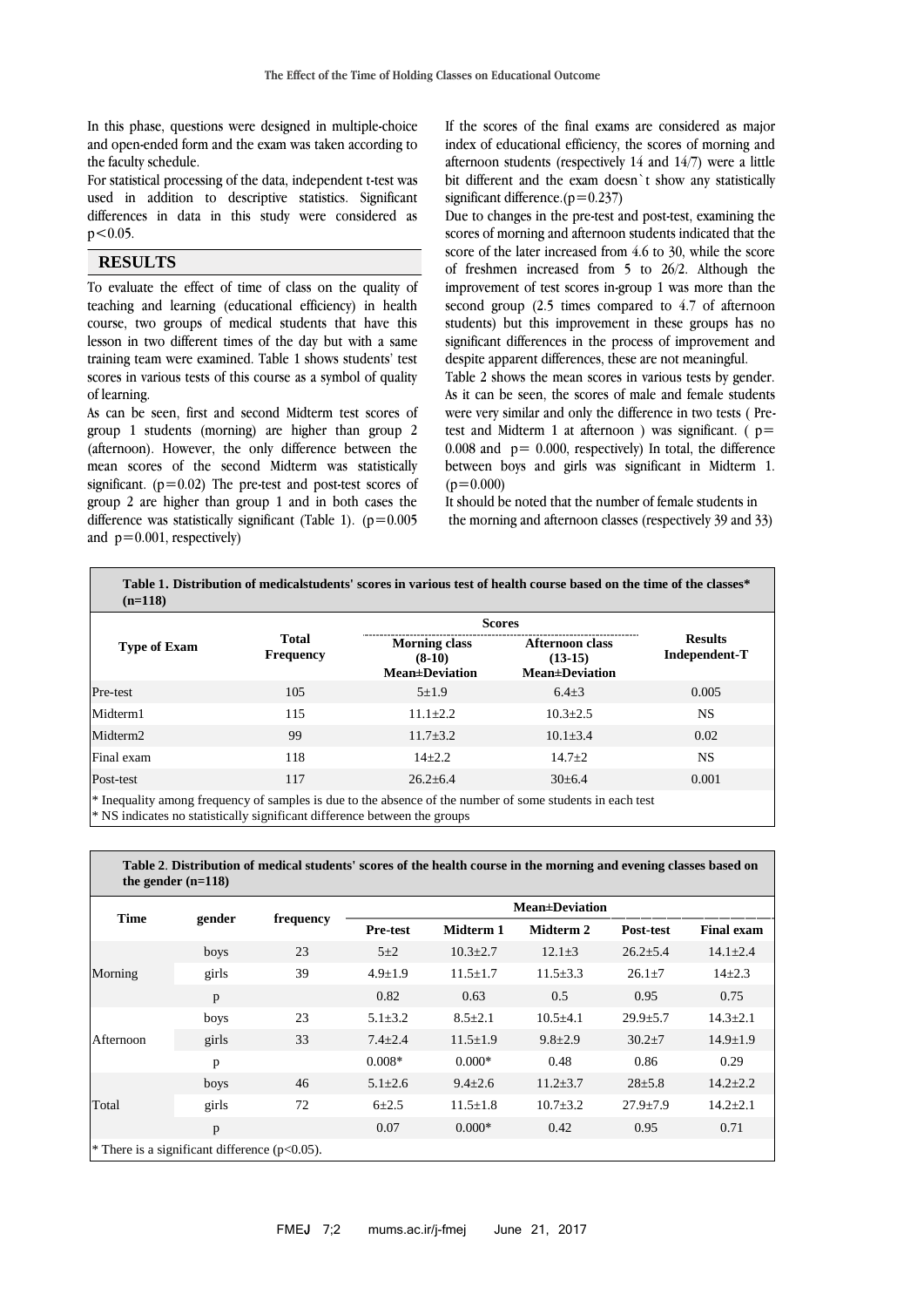was more than male students in that classes (23 people per class).

According to the results, it was concluded that:

- Midterm test scores in two different courses of group 2 (10/3 and 10/1, respectively) were less than scores got by morning students (a mean of 11/1 and 11/7), which, of course, in one case (the second Midterm) a significant difference was seen.  $(p=0.02)$ 

- The final test scores of group 2 (mean 7.14) were better than that of group 1 (mean 14), but according to the results of t-test, any significant difference was not detected.

- Comparing the pre-test and post-test scores showed the same result as final exam which itself showed the higher scores of group 2 (6.4 and 30 compared to 5 and 26.2). It is note that in both tests, the statistically significant differences were detected  $(p=0.005$  and 0.001, , respectively).

- Data Analysis based on gender also showed that final and class scores -except one test (the midterm 1) - have no significant difference. Figure 1 shows the mean scores Pretest, midterm, final and post-test based on gender.

### **DISCUSSION**

Results of previous studies on the human capability

throughout the day clearly show considerable differences in different hours. So that, for example, many physiological characteristics such as blood pressure, heart rate, body temperature can be significantly changed based on the biological clock. In terms of performance, also findings indicate significant differences in the performance of people at different times of the day (14-16).

According to the results, it was concluded that there was no statistically significant difference between two different times (morning and afternoon; 8 to 10 and 13 to 15) to teach a health course in the form of a theoretical course. There were slight differences in some cases or even some significant differences in others, but due to the fact that other variables did not verified the difference between different times of learning cannot be deduced (Tables 1 and 2). In this regard, it should be noted that due to the unavailability of national or international similar studies, there was no chance to compare the results.

One important point in relation to the results is that, although it was concluded that the time of the class has minimal effect and no statistically significant difference in theoretical lessons, it could not be generalized to other times of a day or other classes with different subjects such as practical or computing lessons and obviously more study is needed.